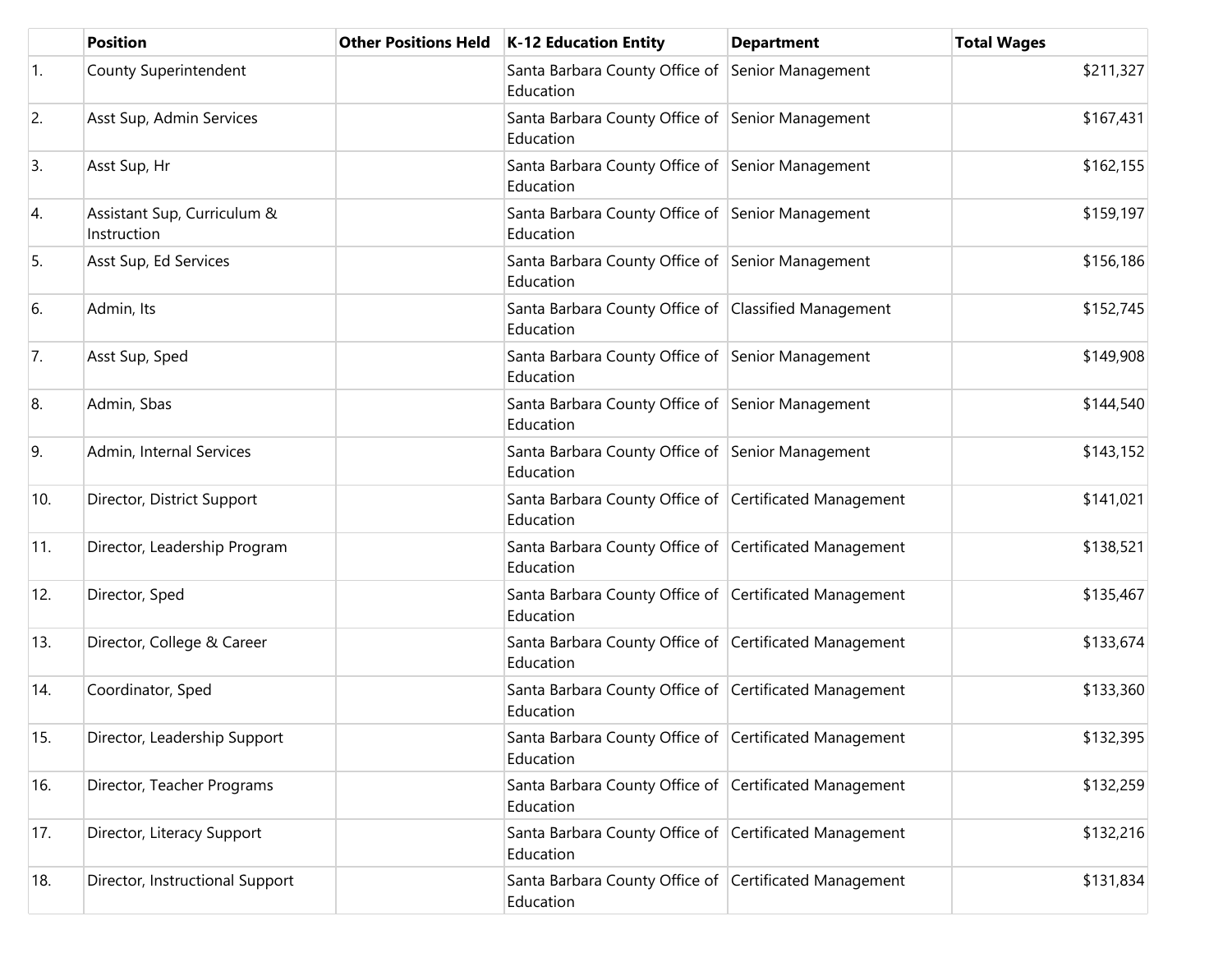| 19. | Director, Communications           |                          | Santa Barbara County Office of Senior Management<br>Education          | \$131,333 |
|-----|------------------------------------|--------------------------|------------------------------------------------------------------------|-----------|
| 20. | Director, Child Development        |                          | Santa Barbara County Office of Certificated Management<br>Education    | \$130,929 |
| 21. | Director, Tip                      |                          | Santa Barbara County Office of Certificated Management<br>Education    | \$127,977 |
| 22. | Coordinator, Is                    |                          | Santa Barbara County Office of Certificated Management<br>Education    | \$127,567 |
| 23. | Director, Human Resources          |                          | Santa Barbara County Office of Classified Management<br>Education      | \$127,500 |
| 24. | <b>Fiscal Services Controller</b>  |                          | Santa Barbara County Office of Classified Management<br>Education      | \$125,792 |
| 25. | Director, Ed Tech                  |                          | Santa Barbara County Office of Certificated Management<br>Education    | \$125,376 |
| 26. | Director, Jccs                     |                          | Santa Barbara County Office of Certificated Management<br>Education    | \$124,254 |
| 27. | Manager, Information Tech Services |                          | Santa Barbara County Office of Classified Management<br>Education      | \$123,129 |
| 28. | Coordinator, Tip                   |                          | Santa Barbara County Office of Certificated Management<br>Education    | \$121,097 |
| 29. | Ccp Manager                        |                          | Santa Barbara County Office of Classified Management<br>Education      | \$121,071 |
| 30. | Teacher, Jccs                      |                          | Santa Barbara County Office of Teaching Jccs<br>Education              | \$118,298 |
| 31. | <b>District Financial Advisor</b>  |                          | Santa Barbara County Office of Classified Management<br>Education      | \$114,507 |
| 32. | School Psychologist B              |                          | Santa Barbara County Office of Certificated Management<br>Education    | \$113,471 |
| 33. | Speech/Lang Pathologist            |                          | Santa Barbara County Office of Teaching Special Education<br>Education | \$113,138 |
| 34. | Director, Partners In Ed           |                          | Santa Barbara County Office of Classified Management<br>Education      | \$112,403 |
| 35. | Speech/Lang Pathologist            | <b>Infant Specialist</b> | Santa Barbara County Office of Teaching Special Education<br>Education | \$112,397 |
| 36. | Coordinator, Math & Science        |                          | Santa Barbara County Office of Certificated Management<br>Education    | \$112,345 |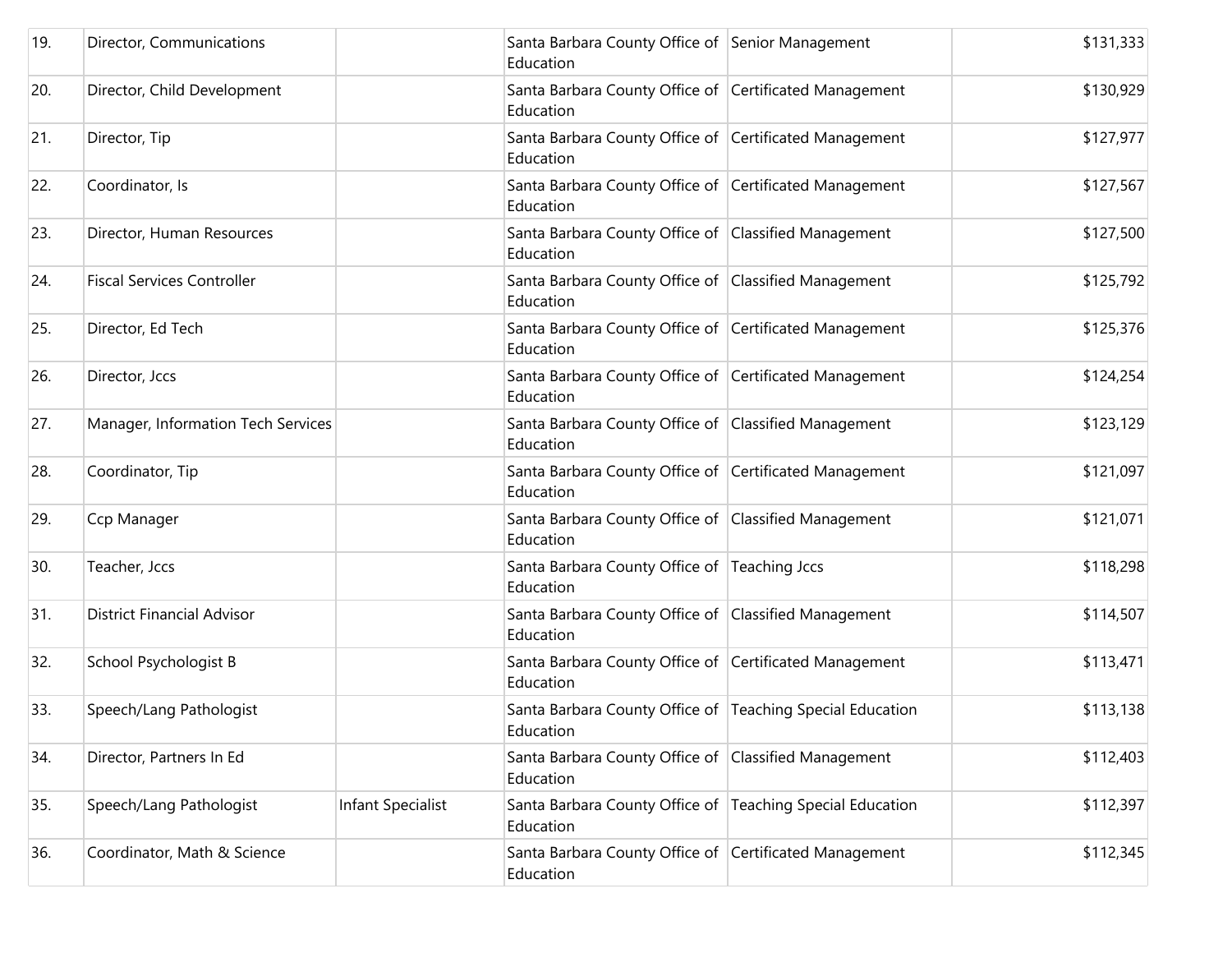| 37. | School Psychologist B             |                   | Santa Barbara County Office of Certificated Management<br>Education    | \$111,732 |
|-----|-----------------------------------|-------------------|------------------------------------------------------------------------|-----------|
| 38. | School Psychologist               |                   | Santa Barbara County Office of Certificated Management<br>Education    | \$111,480 |
| 39. | School Psychologist B             |                   | Santa Barbara County Office of Certificated Management<br>Education    | \$111,005 |
| 40. | Payroll Systems Supervisor        |                   | Santa Barbara County Office of Fiscal/Business<br>Education            | \$110,741 |
| 41. | Senior Software Engineer          |                   | Santa Barbara County Office of Data Processing<br>Education            | \$109,376 |
| 42. | Preschool Specialist              | Infant Specialist | Santa Barbara County Office of Teaching Special Education<br>Education | \$108,999 |
| 43. | <b>District Financial Advisor</b> |                   | Santa Barbara County Office of Classified Management<br>Education      | \$108,787 |
| 44. | <b>District Financial Advisor</b> |                   | Santa Barbara County Office of Classified Management<br>Education      | \$108,679 |
| 45. | Rsp/Sdc Teacher                   |                   | Santa Barbara County Office of Teaching Special Education<br>Education | \$107,934 |
| 46. | <b>Sdc Teacher</b>                |                   | Santa Barbara County Office of Teaching Special Education<br>Education | \$107,395 |
| 47. | School Psychologist B             |                   | Santa Barbara County Office of Certificated Management<br>Education    | \$107,393 |
| 48. | Manager, Web Nurses               |                   | Santa Barbara County Office of Classified Management<br>Education      | \$107,307 |
| 49. | <b>Sdc Teacher</b>                |                   | Santa Barbara County Office of Teaching Special Education<br>Education | \$107,213 |
| 50. | <b>Fiscal Services Manager</b>    |                   | Santa Barbara County Office of Classified Management<br>Education      | \$106,671 |
| 51. | School Psychologist               |                   | Santa Barbara County Office of Certificated Management<br>Education    | \$105,606 |
| 52. | Senior Software Engineer          |                   | Santa Barbara County Office of Data Processing<br>Education            | \$105,368 |
| 53. | Infant Specialist                 |                   | Santa Barbara County Office of Teaching Special Education<br>Education | \$105,033 |
| 54. | <b>O&amp;M Specialist</b>         |                   | Santa Barbara County Office of Teaching Special Education<br>Education | \$104,458 |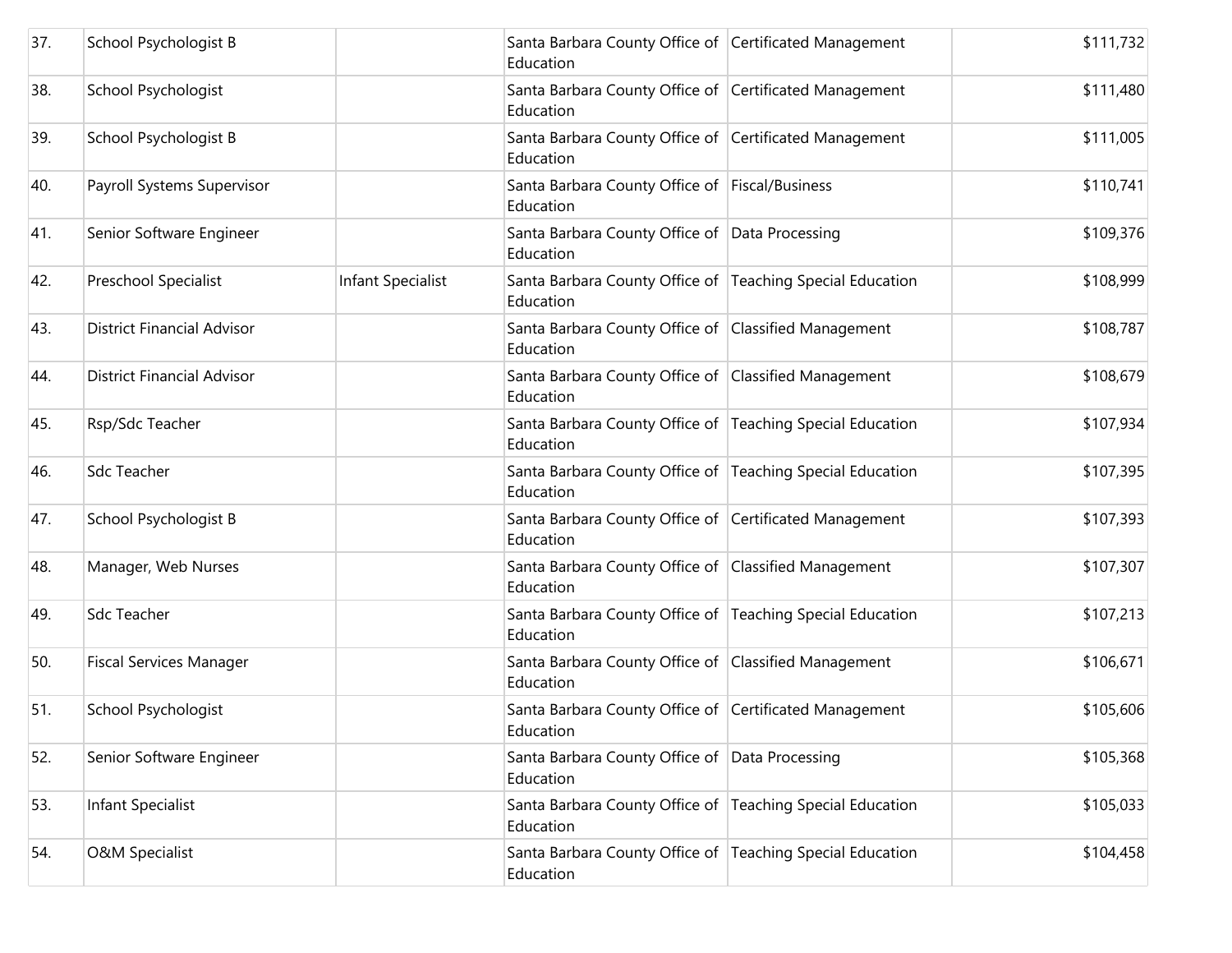| 55. | Preschool Specialist                |                          | Santa Barbara County Office of Teaching Special Education<br>Education | \$104,408 |
|-----|-------------------------------------|--------------------------|------------------------------------------------------------------------|-----------|
| 56. | Teacher, Jccs                       |                          | Santa Barbara County Office of Teaching Jccs<br>Education              | \$104,393 |
| 57. | Speech/Lang Pathologist             |                          | Santa Barbara County Office of Teaching Special Education<br>Education | \$104,022 |
| 58. | Sdc Teacher                         |                          | Santa Barbara County Office of Teaching Special Education<br>Education | \$103,812 |
| 59. | Teacher, Jccs                       |                          | Santa Barbara County Office of Teaching Jccs<br>Education              | \$103,335 |
| 60. | Manager, Business Systems           |                          | Santa Barbara County Office of Classified Management<br>Education      | \$103,263 |
| 61. | Speech/Lang Pathologist             |                          | Santa Barbara County Office of Teaching Special Education<br>Education | \$102,902 |
| 62. | Speech/Lang Pathologist             | <b>Infant Specialist</b> | Santa Barbara County Office of Teaching Special Education<br>Education | \$102,885 |
| 63. | Senior Software Engineer            |                          | Santa Barbara County Office of Data Processing<br>Education            | \$102,707 |
| 64. | Maintenance & Operations<br>Manager |                          | Santa Barbara County Office of Classified Management<br>Education      | \$102,175 |
| 65. | School Psychologist                 |                          | Santa Barbara County Office of Certificated Management<br>Education    | \$102,145 |
| 66. | Infant Specialist                   |                          | Santa Barbara County Office of Teaching Special Education<br>Education | \$101,724 |
| 67. | Teacher, Jccs                       |                          | Santa Barbara County Office of Teaching Jccs<br>Education              | \$101,608 |
| 68. | Speech/Lang Pathologist             |                          | Santa Barbara County Office of Teaching Special Education<br>Education | \$101,463 |
| 69. | Speech/Lang Pathologist             |                          | Santa Barbara County Office of Teaching Special Education<br>Education | \$101,322 |
| 70. | Speech/Lang Pathologist             |                          | Santa Barbara County Office of Teaching Special Education<br>Education | \$101,051 |
| 71. | Infant Specialist                   |                          | Santa Barbara County Office of Teaching Special Education<br>Education | \$100,941 |
| 72. | Health Linkages Coordinator         |                          | Santa Barbara County Office of Classified Management<br>Education      | \$100,833 |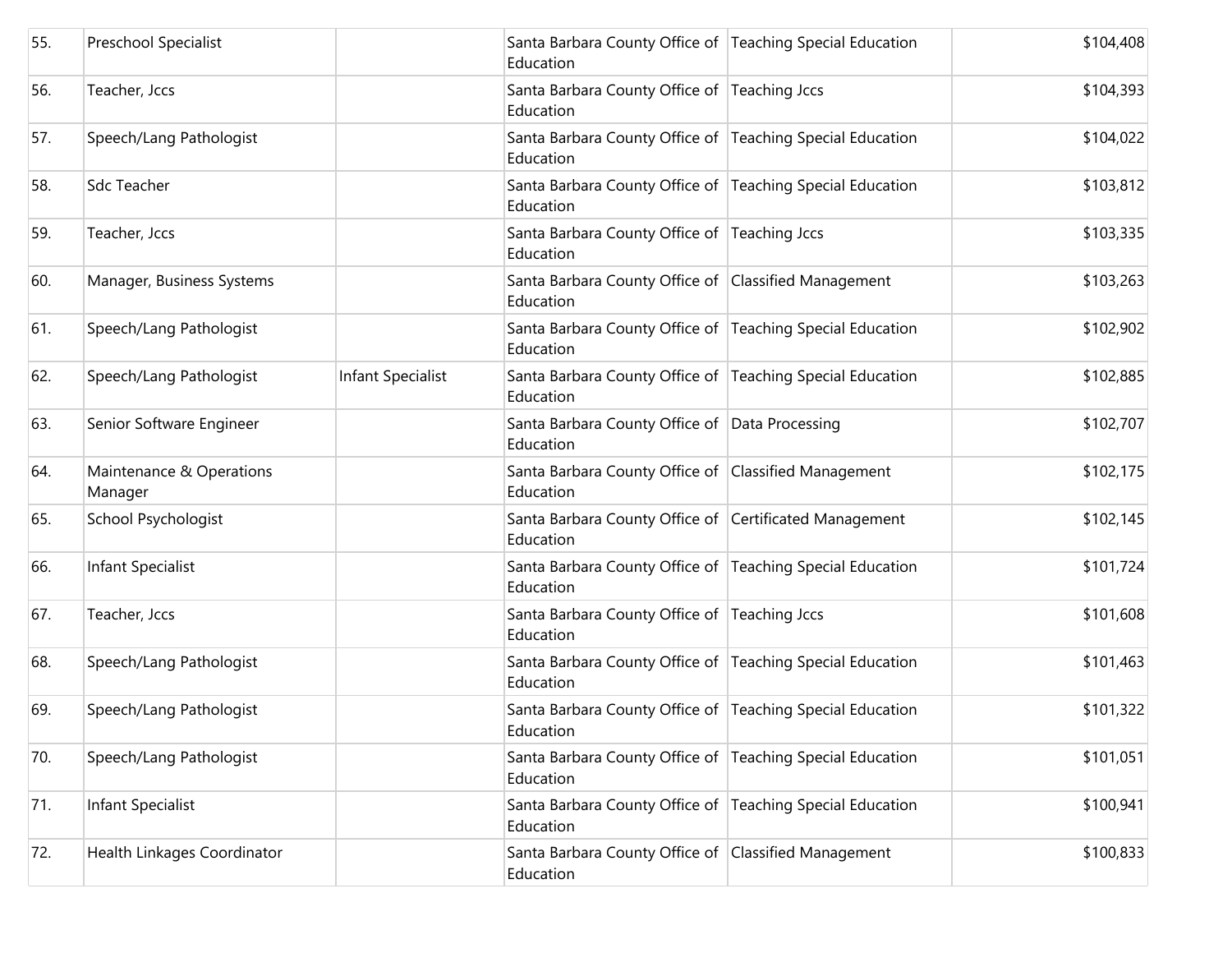| 73. | Speech/Lang Pathologist             | Santa Barbara County Office of Teaching Special Education<br>Education | \$100,197 |
|-----|-------------------------------------|------------------------------------------------------------------------|-----------|
| 74. | <b>Visually Impaired Specialist</b> | Santa Barbara County Office of Teaching Special Education<br>Education | \$100,187 |
| 75. | Ape Specialist                      | Santa Barbara County Office of Teaching Special Education<br>Education | \$100,147 |
| 76. | <b>Sdc Teacher</b>                  | Santa Barbara County Office of Teaching Special Education<br>Education | \$99,395  |
| 77. | <b>Sdc Teacher</b>                  | Santa Barbara County Office of Teaching Special Education<br>Education | \$98,934  |
| 78. | School Psychologist                 | Santa Barbara County Office of Certificated Management<br>Education    | \$98,864  |
| 79. | <b>Sdc Teacher</b>                  | Santa Barbara County Office of Teaching Special Education<br>Education | \$98,833  |
| 80. | <b>Sdc Teacher</b>                  | Santa Barbara County Office of Teaching Special Education<br>Education | \$98,672  |
| 81. | <b>Sdc Teacher</b>                  | Santa Barbara County Office of Teaching Special Education<br>Education | \$98,672  |
| 82. | Computer/Network Supervisor         | Santa Barbara County Office of Data Processing<br>Education            | \$98,633  |
| 83. | <b>Infant Specialist</b>            | Santa Barbara County Office of Teaching Special Education<br>Education | \$98,444  |
| 84. | <b>O&amp;M Specialist</b>           | Santa Barbara County Office of Teaching Special Education<br>Education | \$98,237  |
| 85. | <b>Sdc Teacher</b>                  | Santa Barbara County Office of Teaching Special Education<br>Education | \$98,157  |
| 86. | Speech/Lang Pathologist             | Santa Barbara County Office of Teaching Special Education<br>Education | \$98,087  |
| 87. | Teacher, Dhoh                       | Santa Barbara County Office of Teaching Special Education<br>Education | \$98,041  |
| 88. | lep Team Chair                      | Santa Barbara County Office of Teaching Special Education<br>Education | \$96,907  |
| 89. | Ape Specialist                      | Santa Barbara County Office of Teaching Special Education<br>Education | \$96,645  |
| 90. | Finance Systems Supervisor          | Santa Barbara County Office of Fiscal/Business<br>Education            | \$96,629  |